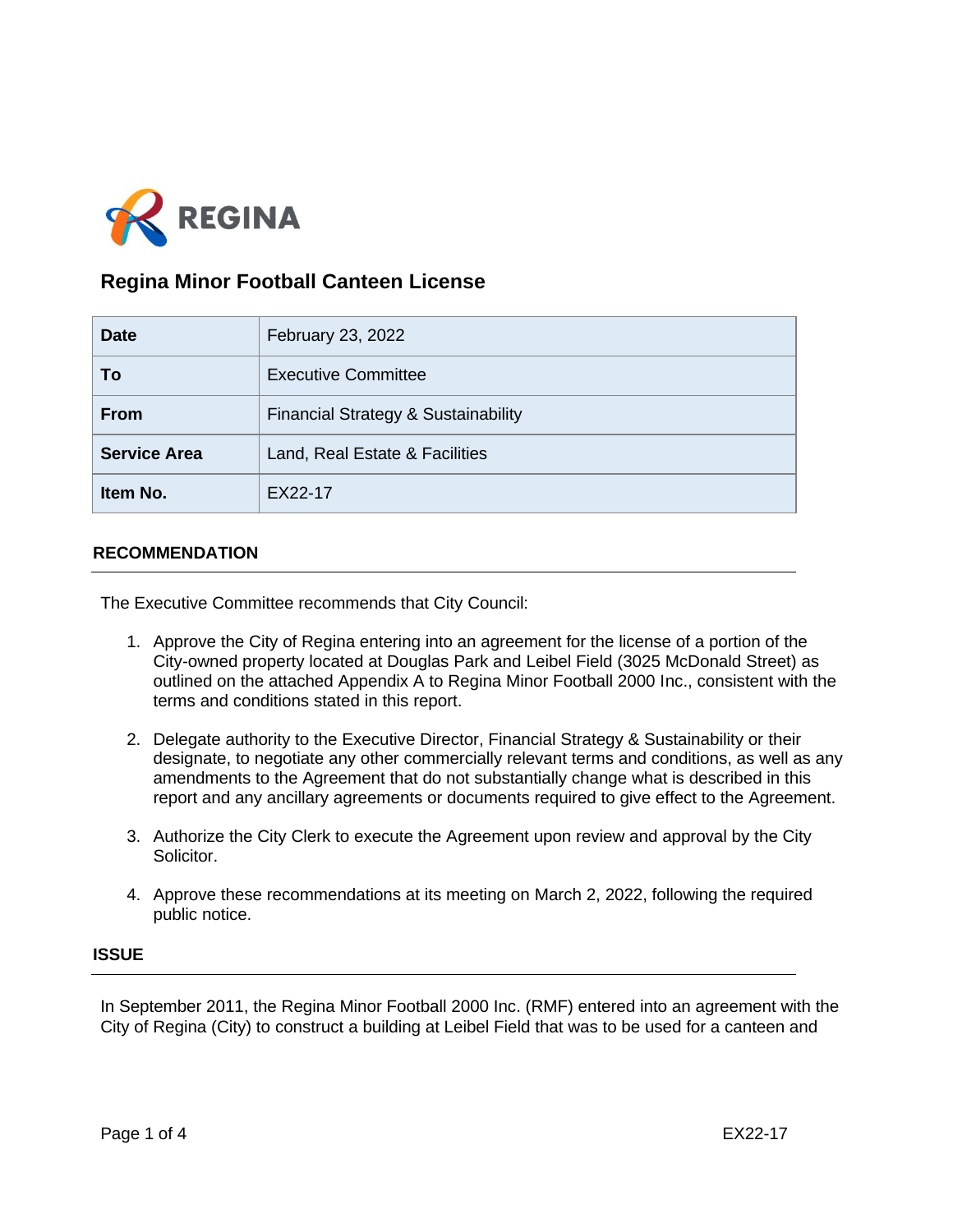storage. RMF was subsequently granted a License Agreement to have the building remain on the lands so that they could operate the canteen. As this agreement expired on October 31, 2021, the RMF has requested a new 10-year license agreement to continue to utilize City property for the placement and operation of the facility.

When considering agreements that provide an interest in City-owned property, standard procedure for Administration is to ensure that the property is made publicly available and the agreement is at market value. In this case, the space is being provided without a public offering and at less than fair market value, which requires City Council approval. It is recommended that City Council approve the City entering into a license agreement with the RMF for this space.

#### **IMPACTS**

#### **Financial Impacts**

As per the original Temporary Access and Installation Agreement and subsequent license agreement, RMF retains ownership of the building on the property and is responsible for all maintenance and operational costs. As the City's only interest is in the land, the estimated market value of the property is based solely on the value of the land which would be approximately \$3,000 annually. The license is being recommended at no charge as the operation of the canteen is considered complementary to the operation of Leibel Field.

#### **Policy/Strategic Impacts**

The existence of a canteen located at this location aligns with the Official Community Plan (OCP) Section D7: Parks, Recreation and Open Space by contributing to the operation of City recreation in a multifunctional park with strategically placed facilities.

#### **Environmental Impacts**

City Council set a community goal for the City of achieving net zero emissions and sourcing of net zero renewable energy by 2050. In support of this goal, City Council asked Administration to provide energy and greenhouse gas implications of recommendations so that City Council can evaluate the climate impacts of its decisions. The recommendations in this report have limited direct impacts on energy consumption and greenhouse gas emissions.

## **OTHER OPTIONS**

Option 1

The City could choose not to provide the license to RMF at no charge and instead charge the bare land market value of \$3,000 annually. This is not recommended as the licensee is a non-profit corporation that uses the proceeds from their operation of the canteen to offset operation costs.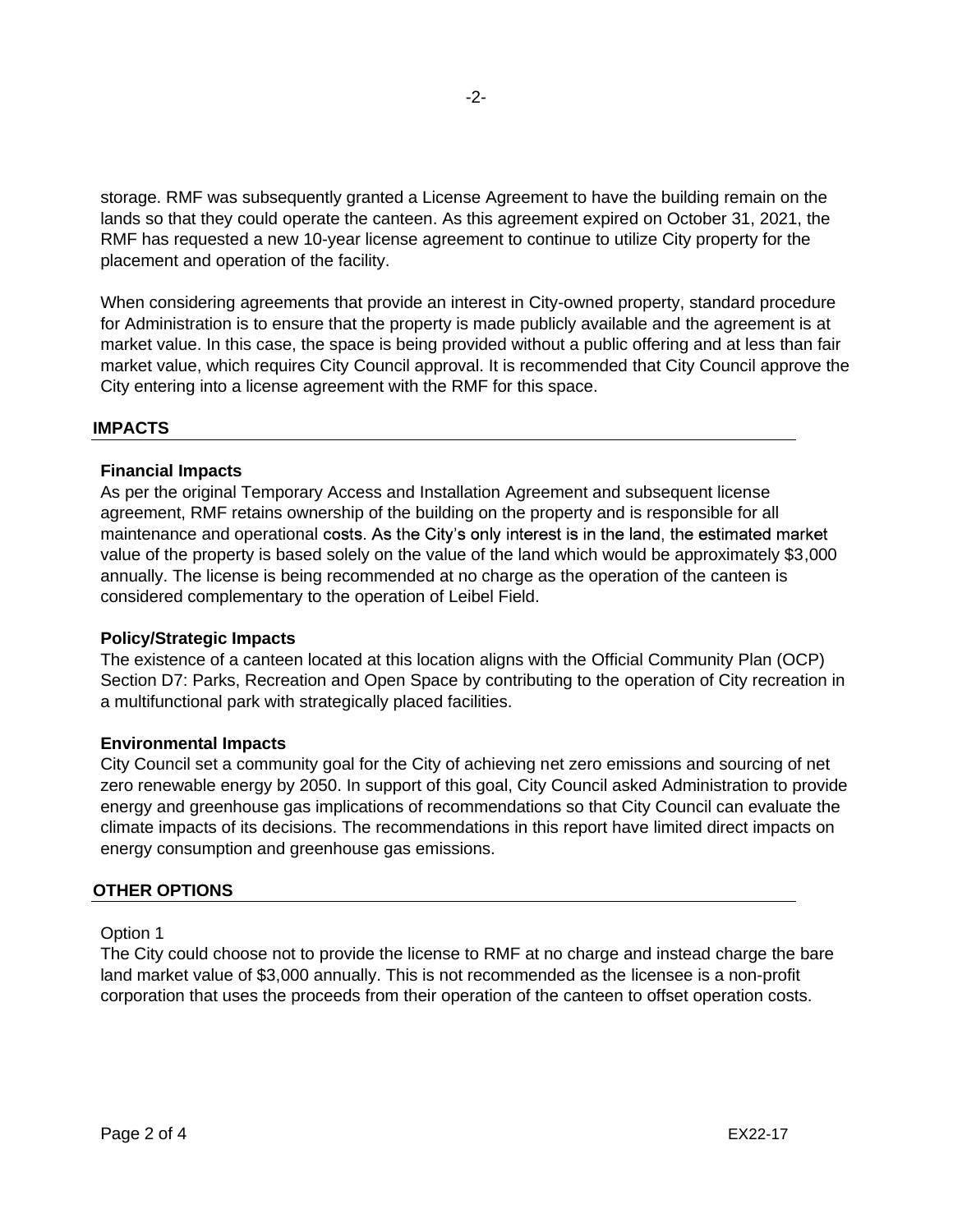-3-

Option 2

The City could choose to not license the operation of the canteen to the RMF. This is not recommended as the building is owned by the RMF. Should the City choose not to approve the license, RMF would be required to remove the building from the property and the City would need to look for a different option to provide this amenity to Douglas Park and Leibel Field.

## **COMMUNICATIONS**

Public notice is required for City Council to approve the lease of City-owned property without public offering and below market value. While this agreement is referred to as a license, it meets the description of a lease and therefore such notice must be given. Notice regarding this proposal has been advertised in accordance with public notice requirements.

The RMF will be informed of any decisions of the Executive Committee and City Council.

#### **DISCUSSION**

In 2011, RMF approached the City inquiring about the possibility of building and operating a canteen building at Leibel Field. In September of the same year, RMF and the City entered into an agreement to construct the building by way of an installation and maintenance agreement. RMF was subsequently granted an initial License agreement to operate the building on City property for a term of 10 years. Once the 10-year term was up, RMF and the City discussed the possibility of extending the License agreement to operate the canteen building and both have agreed that it is a vital amenity to the operation of Leibel Field and Douglas Park and that RMF has been an exceptional operator. Should the City choose not to provide a new agreement, administration would need to find a different option to provide this amenity to Douglas Park and Leibel field resulting in additional capital costs to construct a new building.

The RMF is one of the main users of Leibel Field and regularly utilizes the field. They also invested a substantial amount of money into the facility. RMF's head office building is also located in the same area.

Administration is recommending a license for 10 years commencing on November 1, 2021. Administration also recommends that no fee be charged as the City's interest is solely in the land that the building sits on and the use of the building is seen as an auxiliary use of Leibel Field. The license is specific to the right to occupy the lands in order to use, keep and maintain the canteen building. RMF is responsible for all costs and expenses related to the building including all operation and maintenance costs. The building is only to be used as a canteen and other related purposes and storage.